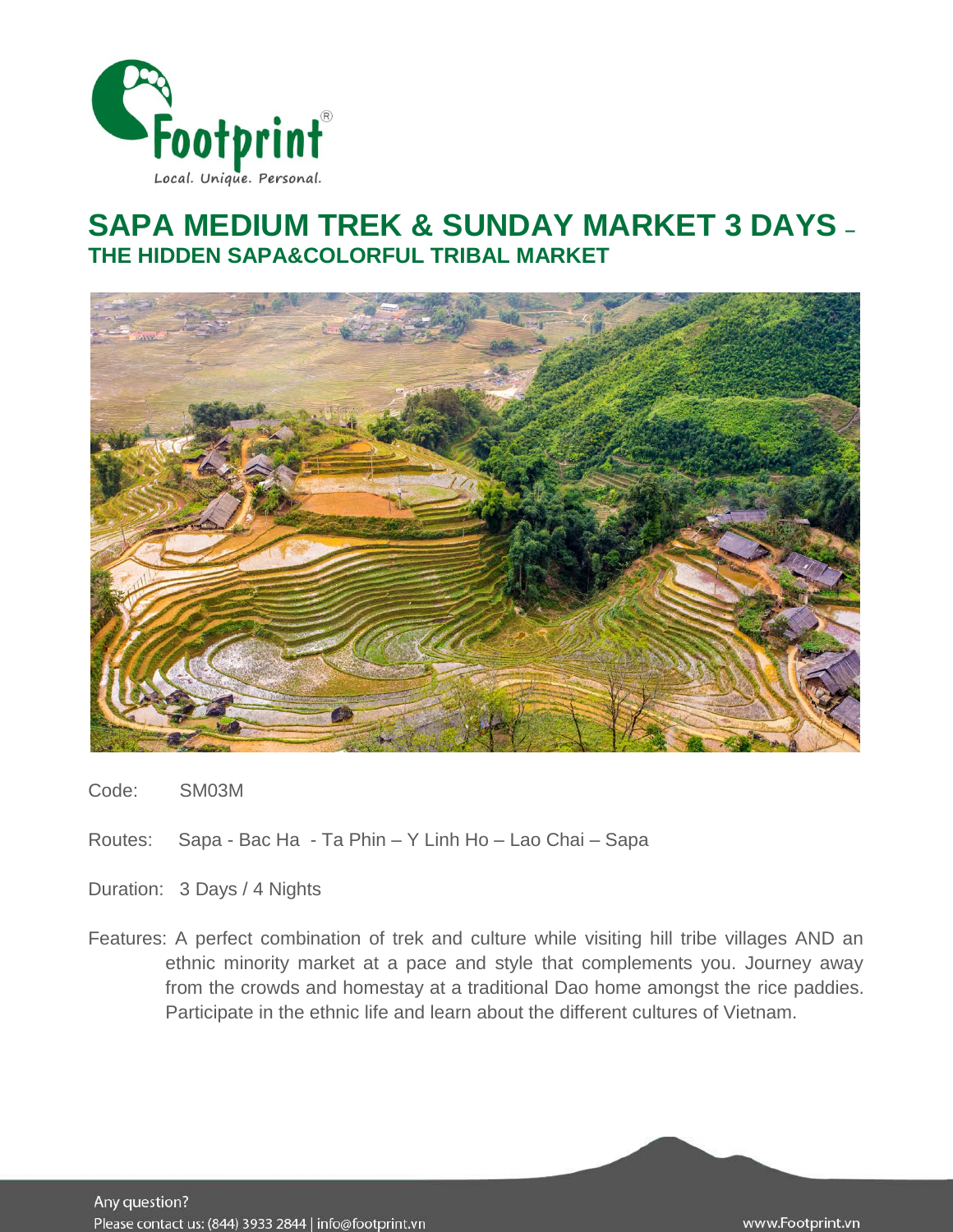

### **Day 1: Hanoi - Lao Cai - Bac Ha market - Sapa**



The night before at 8:30 PM, we meet you at your hotel for your transfer to the Tran Quy Cap train station for boarding at 9:40 PM. You share an AC soft sleeper cabin and travel North to Lao Cai town.

Today morning at around 6:30 AM, you are welcomed by our driver at the train station to transfer to Sapa. When you arrive in Sapa, you

have a time for a short rest, hot shower and some breakfast before your 2.5 hour transfer to Bac Ha.

Sunday is a common market day for many tribes in Northwest Vietnam and Bac Ha has become renowned for its colourfulness. The market is packed different ethnic minorities coming from different villages. Their vibrant trading activities last from early morning till midday. Look for hand-made fabrics, the black smithing area, as well as the buffalo zone.

Please pay respect to the locals here and ask permission before you taking a photo of anyone.

Lunch in Bac Ha on your own account then we will leave for a boat trip along the Chay river, The boat ride is about 1.5 hours. Return to Sapa for check in your hotel. Free to explore the town, dinner on your own and stay overnight.

*Inclusion: Transfers, guide, train ticket, morning shower, breakfast, lunch, entrance fee, hotel.* 

# **Day 2: Sapa, trek to Ta Phin village**



Breakfast at your hotel and wander around the town as you wish until 9:30 AM, our guide picks you up for your inspiring trek today.

A short transfer and we're off. Chances to meet and talk with locals working in the fields are plentiful. Picnic lunch en route then continue trekking to Ta Phin village – home of the Red Dao people. Your Dao host family will warmly welcome you to their traditional home where we will share in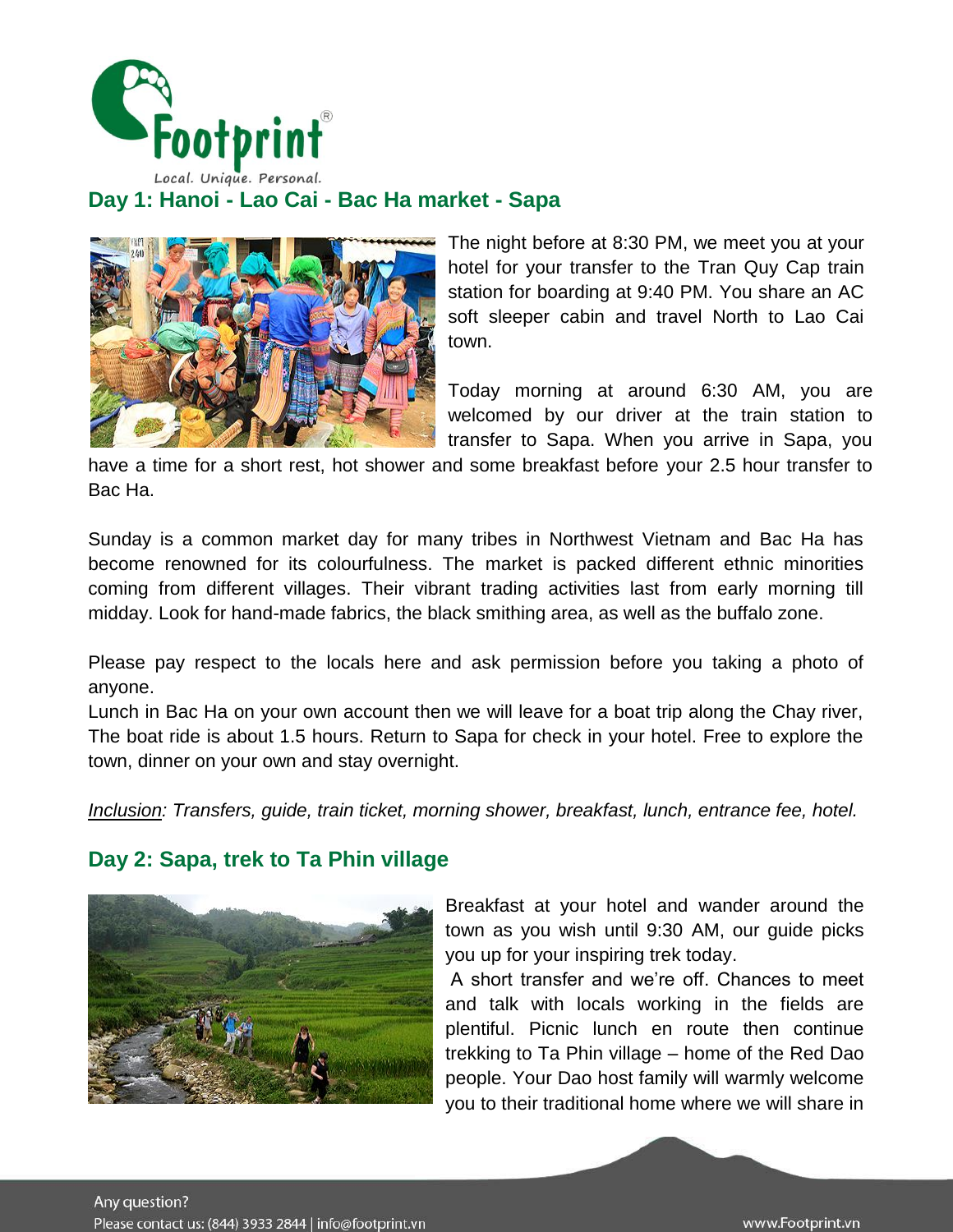

Trekking Distance: 14 km (4-5 hours) Trail Difficulty: 4/5

*Inclusion: Transfers, guide, all meals, permit, homestay.* 

# **Day 3: More in Ta Phin–Sapa – Lao Cai for night train to Hanoi**



At the first of gleam of daylight, you see and hear the sounds of morning village life.

After breakfast, we take a short wander around the village or spend more time enjoying the view and company at the homestay. Then, you are supported by our car / van back to Sapa (30 minutes).

Back in Sapa and lunch on your own. At 2:30 PM we take an easy walk (about 5 km) to Cat Cat village, home of Black H'mong. Take part in a traditional musical performance. Back in Sapa then transfer to Lao Cai near the train station. Dinner on your own well before the train leaves for Hanoi at 8:15 PM.

Arrival in Hanoi is at about 5:00 AM the next morning. Please find your own way back to your hotel, a taxi normally costs you about 80,000 VND. Trekking Distance: about 5 km Trail Difficulty: 2/5

*Inclusion: Transfer, guide, breakfast, entrance fee, local boat, train ticket.*

*Note: The music show in Cat Cat village is closed on Tuesday afternoon. We will arrange and alternative activity.*

**Inclusion**: See inclusive items listed after each day.

**Exclusion**: Visa, Insurance, drinks, personal expenses, others not mentioned in details, tips are welcome!

## **LEGAL ASPECTS**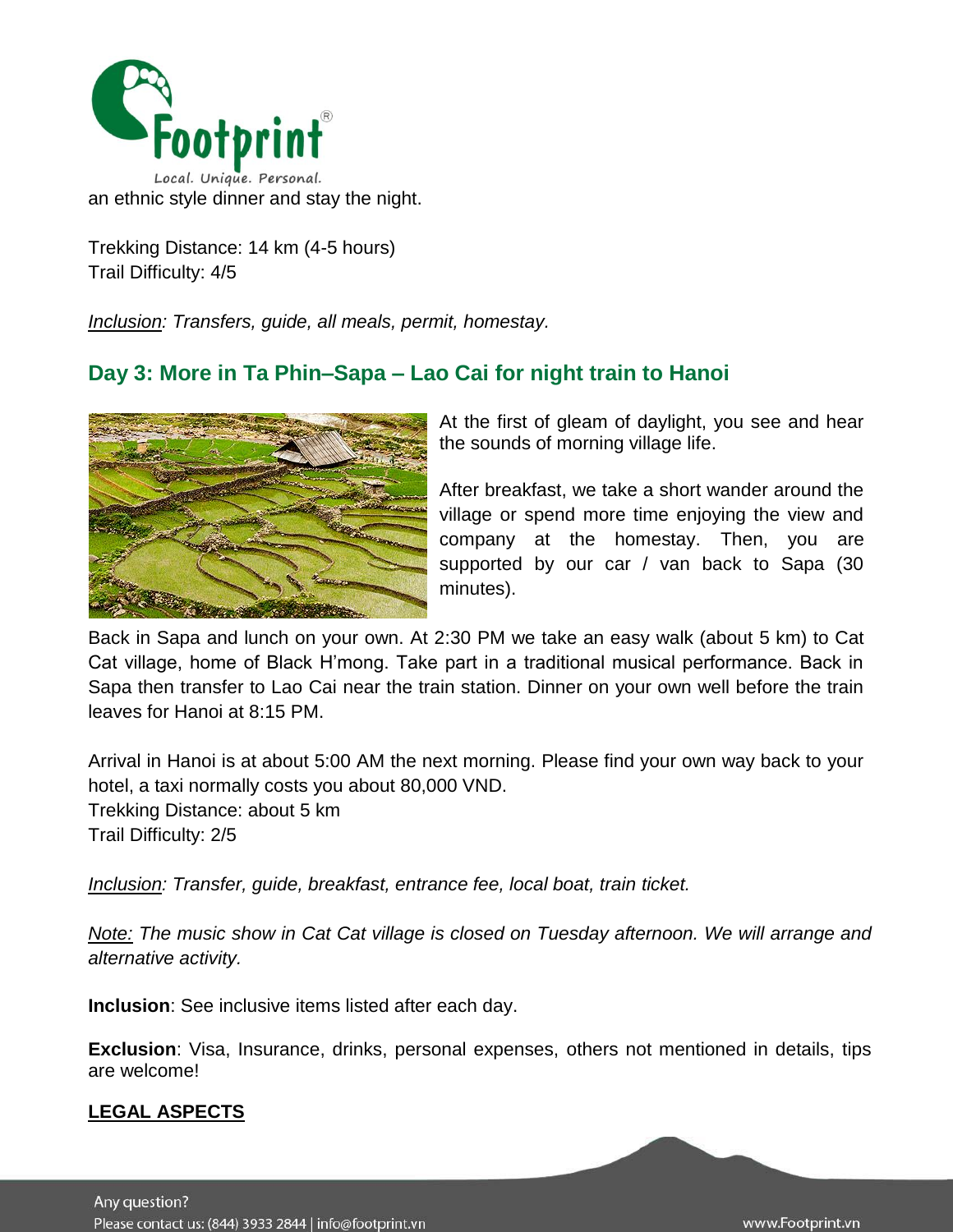

**Booking Terms & Conditions:** Tour itinerary and tour prices are subject to change without prior notice. Please click here for more information.

#### **ORGANISATION**

**Transportation schedule:** Please be aware that trains are subject to availability. When trains are cancelled or delayed, Footprint will endeavour to secure alternative arrangements of similar value. Train details will be updated once the booking is confirmed (your confirmation email).

**Tour guide:** English speaking guide (on sites)

#### **ACCOMMODATION**

**Hotel:** We use 3 star standard hotel, twin shared room. Upgrade is available on request.

**Homestay condition**: The homestay condition is very basic; please visit our website for FAQs on [www.Footprint.vn](http://www.footprint.vn/) for further information on the homestay conditions. The homestay will give you the opportunity to connect with the local culture, as you will stay with a family of an ethnic minority and receive your dinner from them.

#### **TRANSPORT**

**Car / Van Quality:** New air-conditioned cars or vans depending on the group size

**Train:** The night trains are soft sleeper, air conditioned trains. Please *[click here](http://www.footprintsvietnam.com/FAQs/Sapa/Sleeper-train-to-Sapa.htm)* for more information.

#### **FOOD**

The breakfast will be either a choice of Western style meals such as pancakes or toasts or Vietnamese meals. For the included lunch and dinner (see inclusions in the daily itinerary description), the meals will be either served in the homestay, local restaurants depending on the activities.

If you have any allergies, special requests or if you are on a special diet please let us know. We will arrange it for you in advance.

#### **SUSTAINABILITY**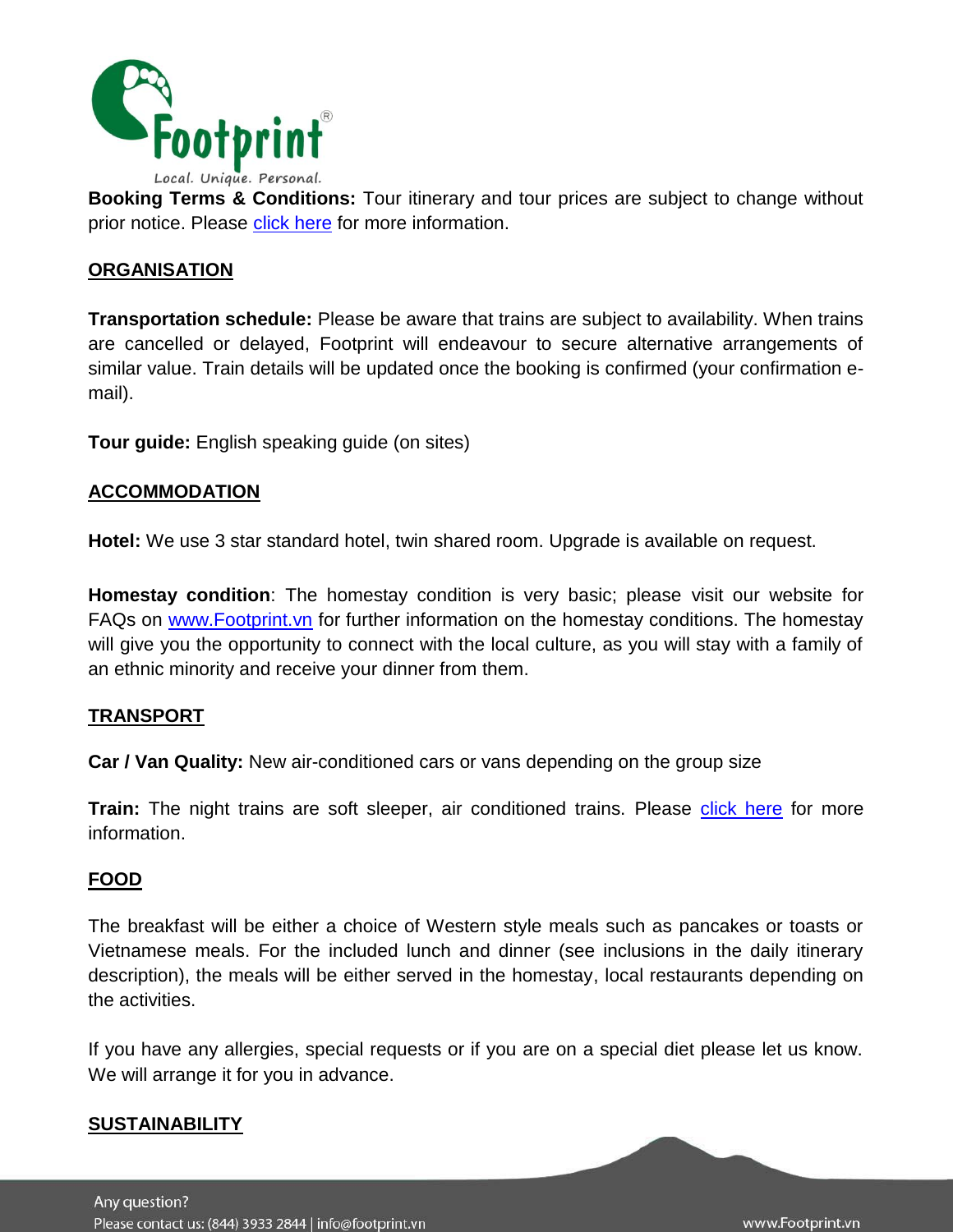

**Please Travel Responsibly:** The small things you do will make a [big difference!](http://www.footprintsvietnam.com/ResponsibleTravel/You-can-play-a-part-too/)

#### **PREPARATION OF THE CUSTOMER**

**Seasonal preparation:** The best time to travel in Vietnam is between September and April. The temperatures are more comfortable in this period and the rain season in the summer will be avoided. If you decide to travel in Vietnam in its summer months, please review our travel tips and notes for summer travel, which we will send you along with this itinerary.

**What to bring:** Passport, change of clothes, sunglasses & hat, toiletries, sun-block, insect repellent, flashlights, proper hiking boots/shoes, personal first aid kit & medicine, small VND notes for buying drinks. If you feel the need, you can bring along a luggage lock for your belongings.

#### **TREKKING INFORMATION**

**Age:** The minimum age we accept is 10 years with no exception. The program is not recommended for seniors (above 65 years) who do not have a good physical fitness.

**Experience:** The trek demands some experience in co-ordination, fitness and stamina. The great effort will be rewarded with fantastic views. Clients should have previous trekking experience. Nevertheless, our guide will be flexible to suggest you the most proper trekking route adapted to your physical fitness.

**Trekking time:** The trekking time is approximate and depends on the weather and the walking speed.

**Routes on Google map**: [Sapa Medium Trel Plus Sunday Market 3 days](https://drive.google.com/open?id=1EI5C4mb0Tz2ngeThx5ucQqdDi8g&usp=sharing) (viewable on Pc and smart devices). The trekking route can be changed due to external circumstances such as weather (the rain season between June and October can cause muddy paths which can become dangerous).